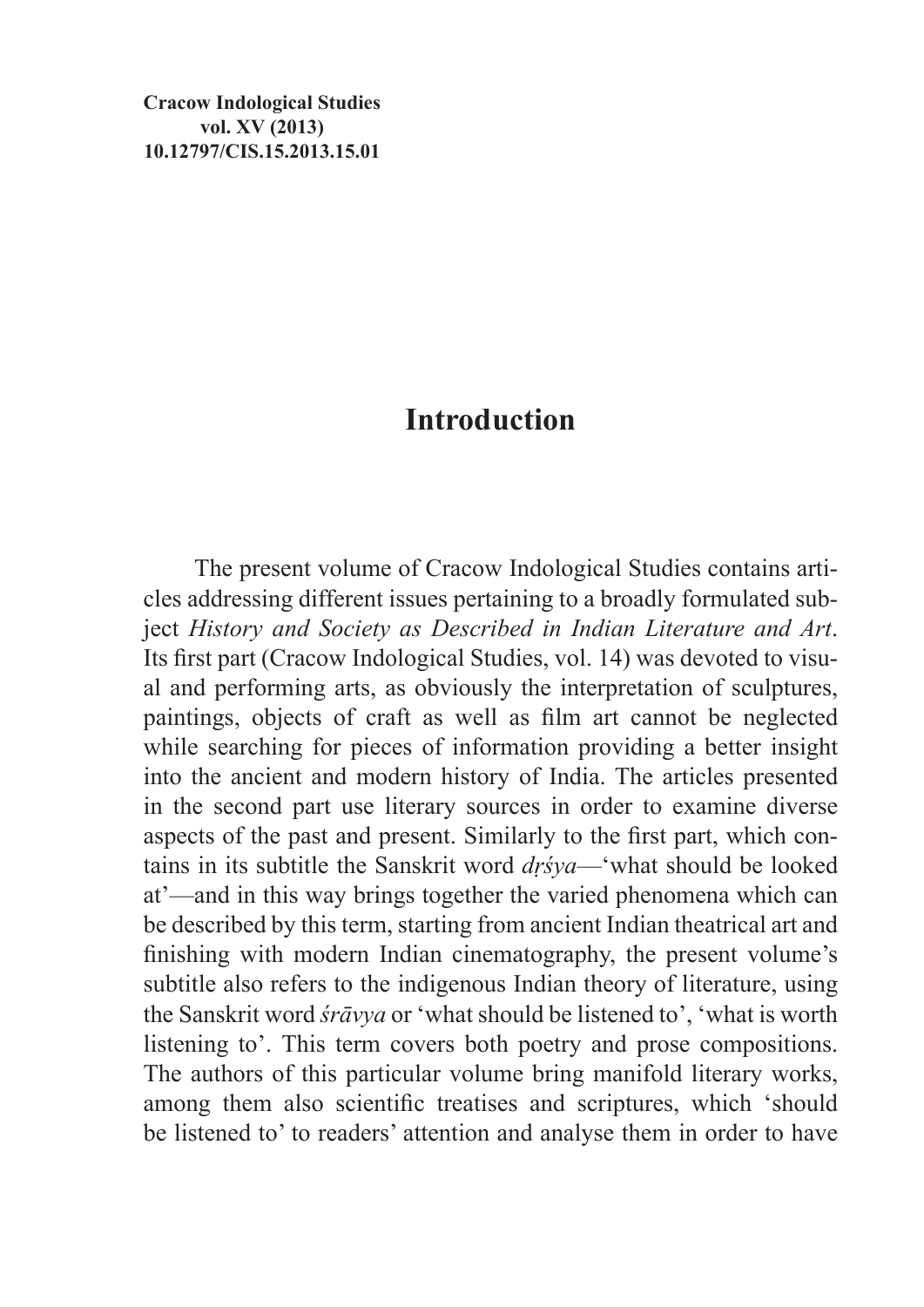a better understanding of Indian society and culture. The essentially plural identity of Indian literature is represented in this volume by the pan-Indian Sanskrit literary tradition, Hindi literary culture encompassing the North of India and the most important and ancient among the South Indian Dravidic literatures, namely Tamil writings. The specialists explore a great number of issues: the relations between writing, history and ideology, gender, class, changing sensibilities, discourse and language—to name only a few.

The opening article by Tiziana Pontillo introduces the fascinating question of asceticism as a permanent life choice. The authoress quotes *Raghuvaṃśa* passages regarding renunciation as a praiseworthy act rather than an obvious course of life. She focuses on two relevant passages from the *Buddhacarita*: one of them presents Buddha's father, whose lineage probably did not observe the brahmanic *varṇāśrama* system, however wishing that his son would go successively through prescribed stages of life and not renounce the world too early. Indeed, Aśvaghoṣa's work reflects the socio-religious conflict between the brahmanic inclusivistic theory of four ordered stages of life and the Buddhist encouragement to renounce the world (here the latter path is unusually called *ārṣamārga*). The article elaborates also on the term *sūkṣma dharma*, interpreting it as an 'uncertain common *dharma* path', constituting the point of departure for both, the true Buddhist *dharma* and the brahmanic *śrauta* reform.

The next paper, "Political Metaphors in the *Mahākāvya.* The Conceptual Metaphor the state is the human body in Māgha's *Śiśupālavadha*", authored by Anna Trynkowska, applies cognitive linguistics methods in order to study the metaphor. The selected stanzas concern politics, a subject which appears prominently in Sanskrit court poems, and the conceptual metaphor under discussion is "the state is the human body". Trynkowska shows it in the relevant passages of Māgha's poem entitled *Śiśupālavadha*. Perhaps it is not surprising that the majority of examples provided by Māgha focus on the condition of the state and its stability. The fitness of the human body is mapped onto political stability and the power of functional elements of the state. Political enemies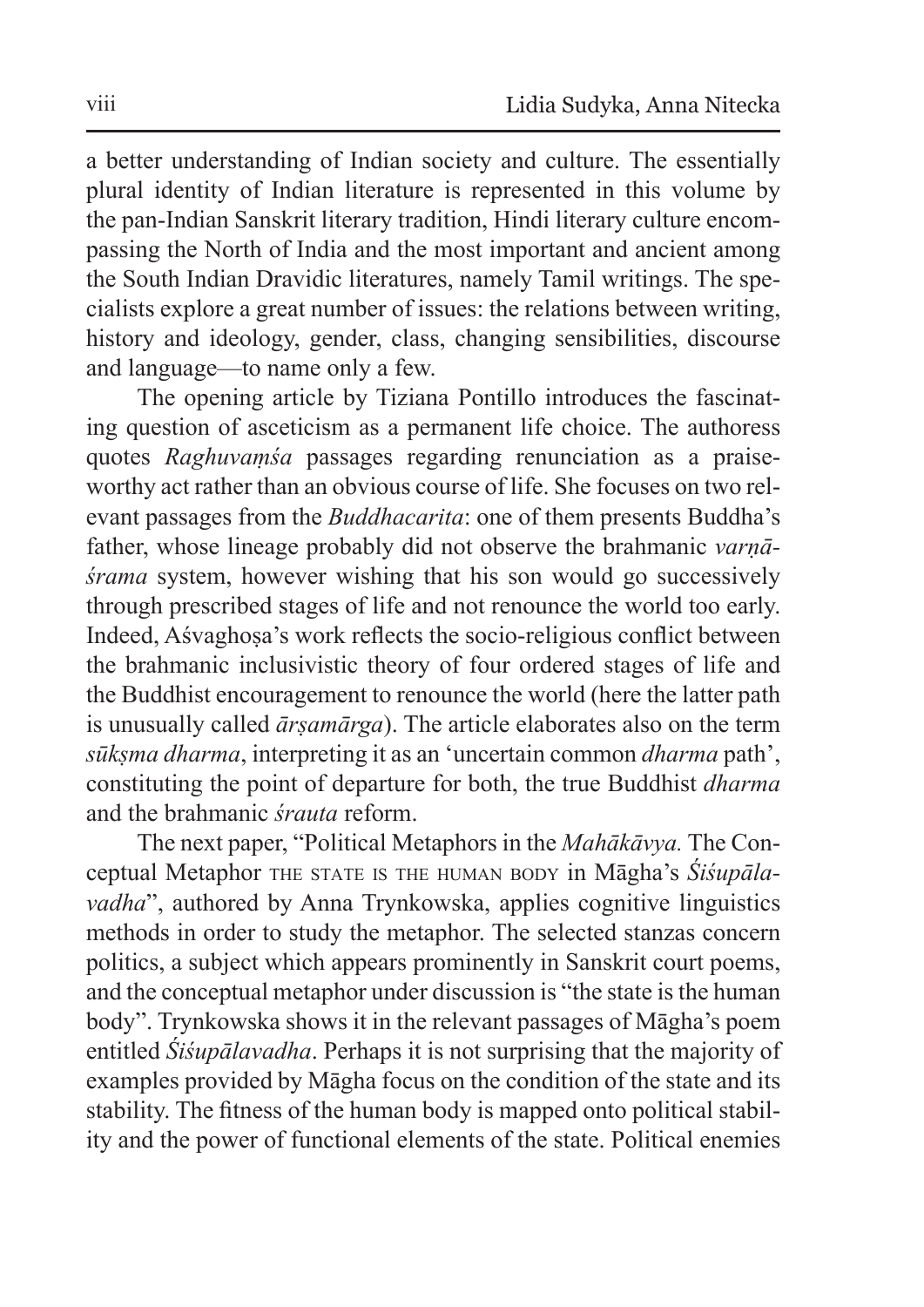are conceptualized here in terms of diseases, causing an inappropriate condition of the human body. There are also stanzas naming these dangerous diseases, consumption being referred to most frequently. Trynkowska presents the set of mappings used in these metaphors, specifying the categories in the source domain (the human body, its structure and condition as well as the causes of an inappropriate condition of the body and their remedies) and the corresponding functional elements of the state in the target domain. The proposed method of analysis sheds more light on the structure of such stylistic devices and helps in a better understanding and noticing of their specific features.

The epic poem which Tomasz Winiarski discusses is the famous *Raghuvaṃśa* by Kālidāsa. The author has identified a very interesting passage in its sixteenth canto (verses 4–24), which presents a dying capital city in a very specific way. The main stress is on the role of the female characters in the description. Step by step Winiarski introduces the reader into the sophisticated technique implied by Kālidāsa, namely the process of deconstructing/reconstructing the image of the city, a subtle play between reality and illusion, the past and present, light and darkness. The images stereotypical and characteristic of *kāvya*  literature are put into an unusual context and combined in unusual ways. As Winiarski points out, taking *kāvya* works as the source of knowledge "may be deceptive if one wants to know what the physical reality and the form of a city was", but "it is a valid and maybe the only source to answer the question of what it meant for Indians of that time. (…) the way urban life was rendered in stories and poetry was, and still is, a way to fully understand what the city was, how to be a part of it, and how to preserve its existence and meaning."

The following two papers deal with the Sanskrit historiography in South India.

Rajendran Chettiarthodi examines the *Mūṣikavaṃśa*, a poem written in the  $11<sup>th</sup>$  century by Atula, as an example of sanskritization of regional history. Choosing Sanskrit as his medium and the *mahākāvya* as a form of expression Atula made an attempt to enhance the prestige of his patron, king Śrīkantha of the Mūsika dynasty ruling over North Kerala.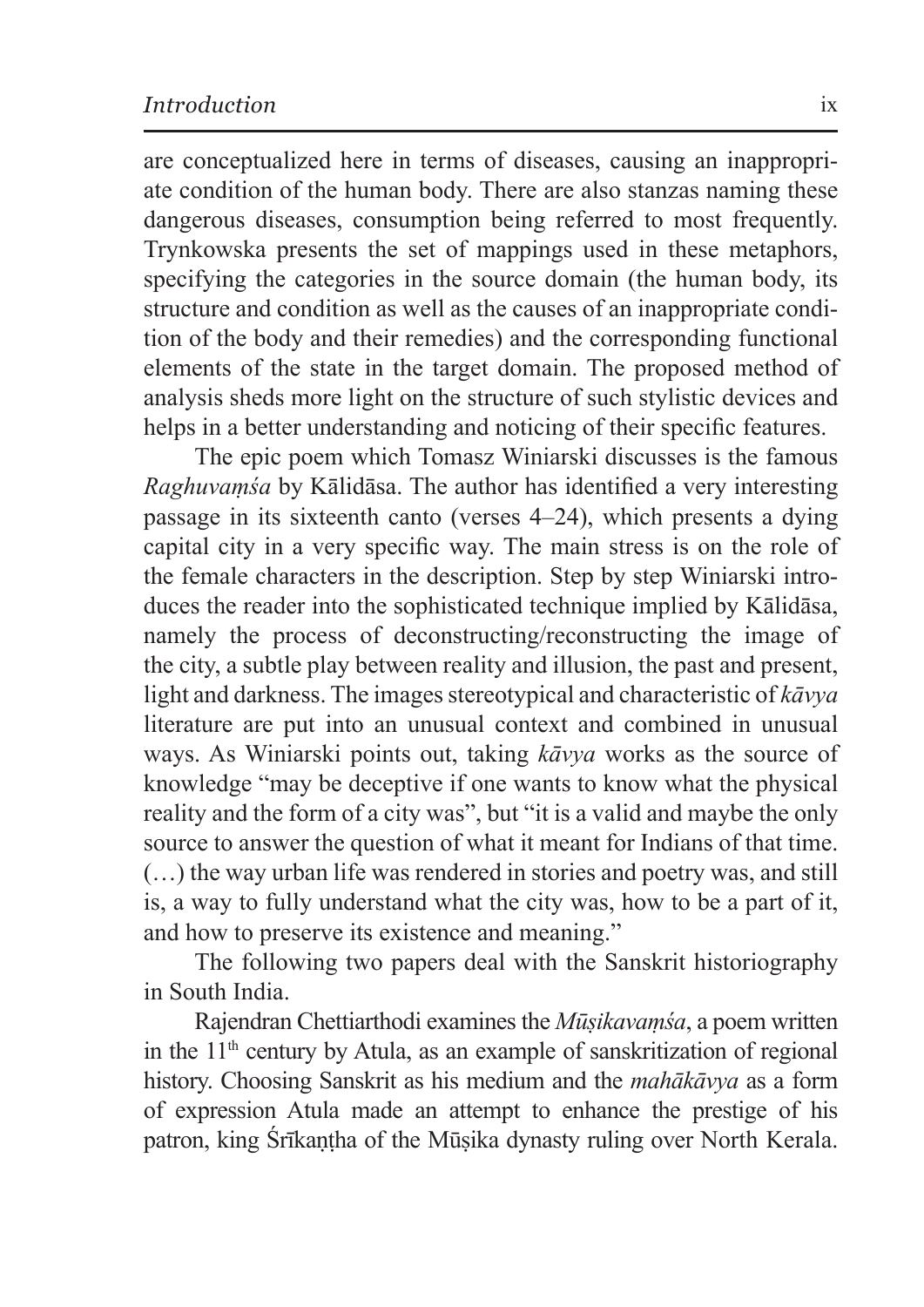Rajendran Chettiarthodi shows how historical facts are reconstructed or sometimes probably constructed within the framework of the *mahākāvya* genre, providing the reader with a list of conventional descriptions found in the poem (the sea, mountains, seasons etc.). Yet another example of sanskritization discussed here are Sanskrit equivalents of regional names. The author demonstrates also that Atula made use of classical mythology to legitimize the Mūṣika dynasty and the matrilineal system of royal succession, which was introduced later. The *Mūṣikavaṃśa*, similarly to other historical *mahākāvya*s, freely combines historical facts with mythical stories, but, as Rajendran remarks, lacks the critical attitude characteristic of the *Rājataraṅginī*.

The question of poetry in the service of political interests is discussed also by Lidia Sudyka in her article on the *Acyutarāyābhyudaya*, a little-known *mahākāvya* of Rājanātha Ḍiṇḍima. The authoress points out an unusual feature of the poem praising the Vijayanagara king Acyutarāya: true to the canons of classical poetry Rājanātha describes his patron's war campaign, but surprisingly the expedition turns out to be a pilgrimage. In fact, Acyutarāya entrusts the Salaga prince, Cinna Tirumala, with military actions against the Cera King and himself is absorbed in religious obligations, including enormous donations to the temples. The article discusses his consecutive visits to Tirupati, Śrīkālahasti, Kāñcī, Tiruvannāmalai and Śrīraṅgam, comparing the relation of the poet with available inscriptions. Lidia Sudyka explains the reasons behind the selection of sacred places and their sequence which is by no means accidental. She observes that from the political point of view the royal pilgrimage was equally important as a military campaign: the support from powerful religious institutions was desirable by the king, who has been only recently consecrated. The authoress concludes that though it is uncertain whether Rājanātha's account of the royal pilgrimage is entirely based on facts, the poem must have had a considerable propaganda value.

The paper by Lidia Szczepanik deals with another extremely productive genre of South Asian literature, namely the messenger poem (*sandeśakāvya* or *dūtakāvya*). Such poems in their first part usually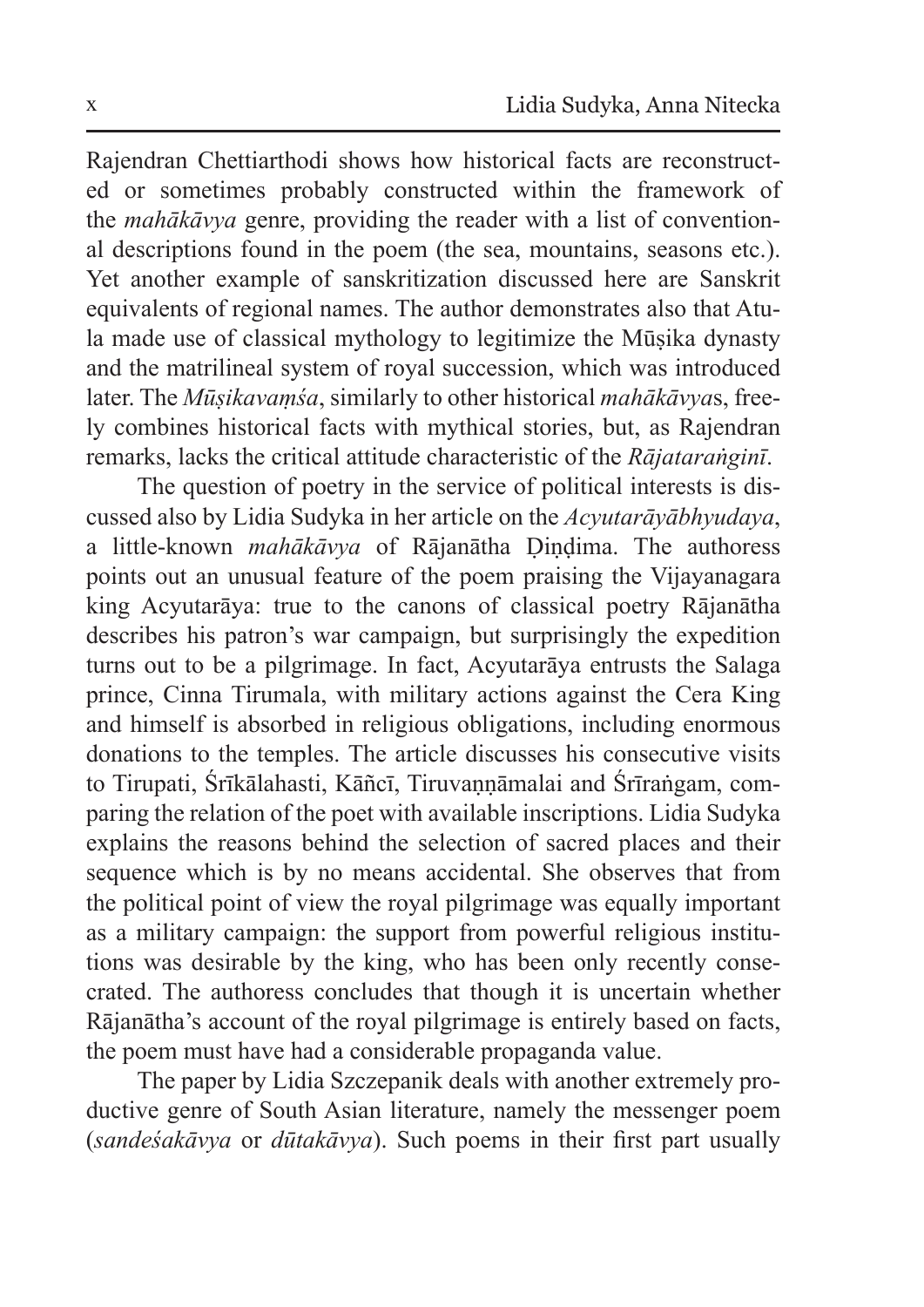show the route of an extraordinary messenger selected by one of a pair of separated lovers (a cloud, the wind, a peacock or another bird, a language, etc.) and the second part presents its reaching the destination and delivering the message. One could expect that while describing successive stages of a courier's journey, an author would provide some historically or culturally important pieces of information in connection with particular places on the map of India. And this happens quite often—the historical events and the names of people living in certain times and places are mentioned as well as customs characteristic of particular regions or important temples are named. Judging by the *Vāgmaṇḍanaguṇa-dūtakāvya* of Vīreśvara, also a short stay in prison can be included into a messenger's itinerary! Vīreśvara's depiction of prison life, although unexpected in Sanskrit *kāvya*, seems to be realistic and believable in opposition to the idealistic vision of the *Arthaśāstra*, as Lidia Szczepanik proves.

The essay by Yigal Bronner is devoted to a stylistic device *śleṣa*, or "embrace", which combines, as Bronner explains: "two or more topics, characters, or plotlines and convey them concurrently to their respective destinations, or targets." He stresses the importance and dimensions of the *ślesa* phenomenon in South Asia. In fact, it is a selfconscious artistic movement with its demonstrable and meaningful history. The article is a kind of a guidebook to Bronner's by now famous monograph *Extreme Poetry: The South Asian Movement of Simultaneous Narration,* which at the same time adds a handful of new reflections and observations,<sup>1</sup> stressing the intensity of fascination with *śleṣa*-like phenomena in South Asian culture. The *śleṣa* richly inspired two professional discourses, namely those pertaining to the field of

<sup>1</sup> Among them Yigal Bronner mentions an interesting example of *śleṣa* from the *Stutikusumāñjali* (*The Flower-Offerings of Praise*), a praisepoem to the god Śiva, composed by the fourteenth-century Kashmiri writer Jagaddhara Bhaṭṭa and recently discussed by Stainton (Stainton, H. 2013. *Poetry and Prayer: Stotras in the Religious and Literary History of Kashmir*. PhD thesis, Columbia University of Columbia).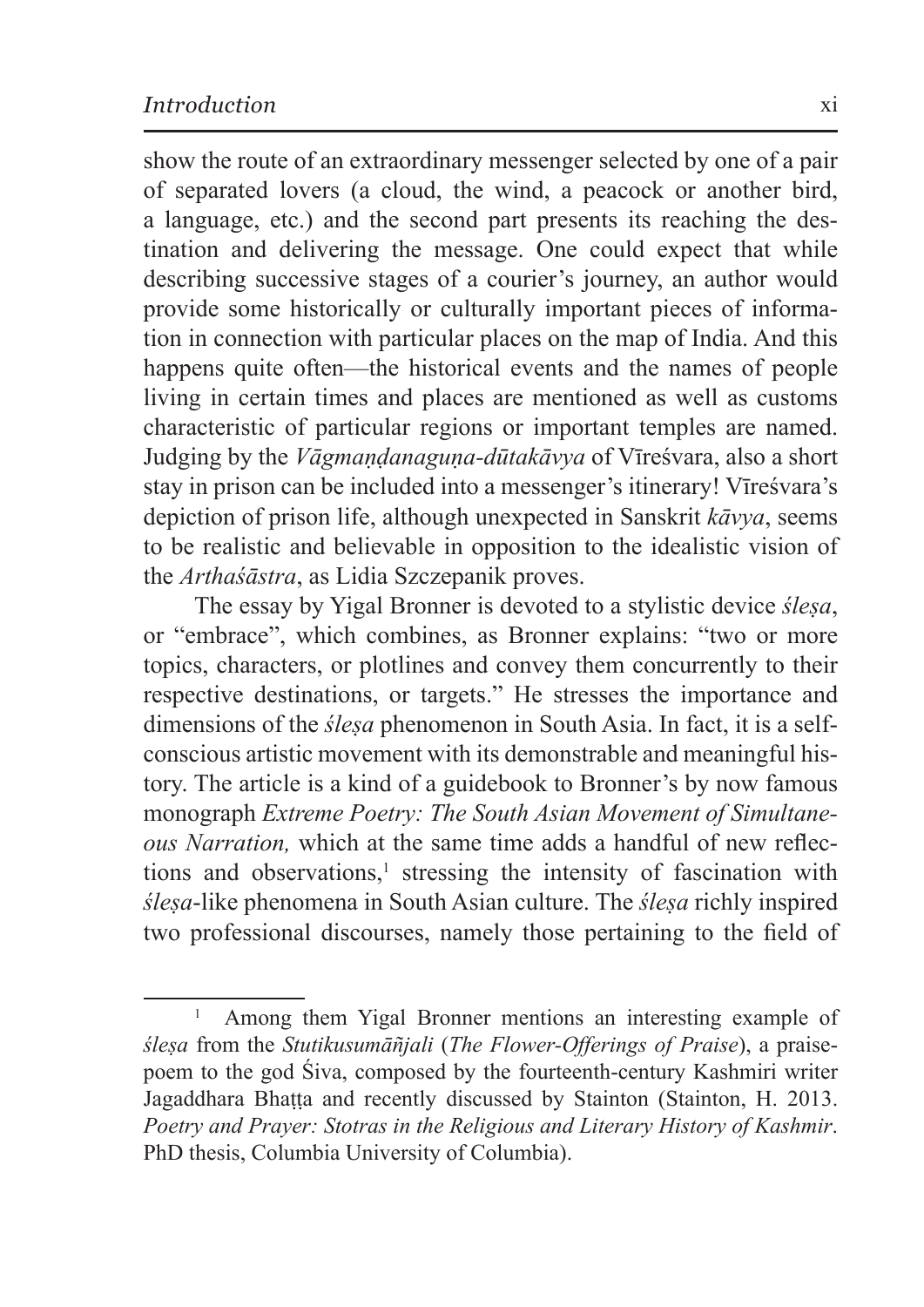lexicography and "Sanskrit poetics, where *śleṣa* was identified, named, defined as a specific 'ornament of speech' (*alaṃkāra*), and analyzed at great length for well over a millennium and arguably ended up becoming the 'most discussed *alaṃkāra*'" (see p. 123).

The article by Katarzyna Pażucha refers to the history of Sanskrit poetics, being a discussion of the *Kavirahasya,* the first, and the only one available to us, chapter of the  $K\bar{a}v\gamma\gamma\gamma$  and  $\gamma$  (10<sup>th</sup> century) and the figure of a poet as described in it. The uniqueness of Rājaśekhara's treatise consists in the fact that the author focuses on the process of composing poetry and not, as his predecessors, on its final product. Katarzyna Pażucha strictly follows the organization of the *Kavirahasya*: at the beginning she presents Rājaśekhara's reasons for producing a handbook for poets, discusses the inclusion of poetry and poetics in different knowledge systems (*śāstra*s, *vidyāsthāna*s and *vidyā*s) and expounds a mythological account of their origin and their mutual relation. Then follows the discussion of other topics elaborated by Rājaśekhara, concerning the skills required of a poet, and form and content of poetry. The authoress draws our attention to the chapter containing advice regarding everyday life of a poet (place to live, day schedule, social relations), which leaves a somehow depressing impression that a poet is a craftsman, provided with specific tools and depending on his patron.

The next article, authored by Ewa Dębicka-Borek, concerns Sanskrit religious literature and deals with the worship of the *narasiṃhamantra* as described in the *Sātvatasaṃhitā* belonging to the *Pāñcarātra* tradition*.* Drawing on chapter 17 Ewa Dębicka-Borek analyzes the intricate procedure of the *narasiṃhadīkṣā* and the following worship of the *narasiṃhamantra* aiming at the acquisition of supernatural powers. The second part of the article is focused on chapter 16, which presents the whole practice comprising *narasiṃhadīkṣā* and the worship of the *narasiṃhamantra* as a preliminary purifying rite preceding the proper initiation. The authoress demonstrates that in certain circumstances the ceremony, described as removing sins committed in previous lives and accessible to all, might have had a converting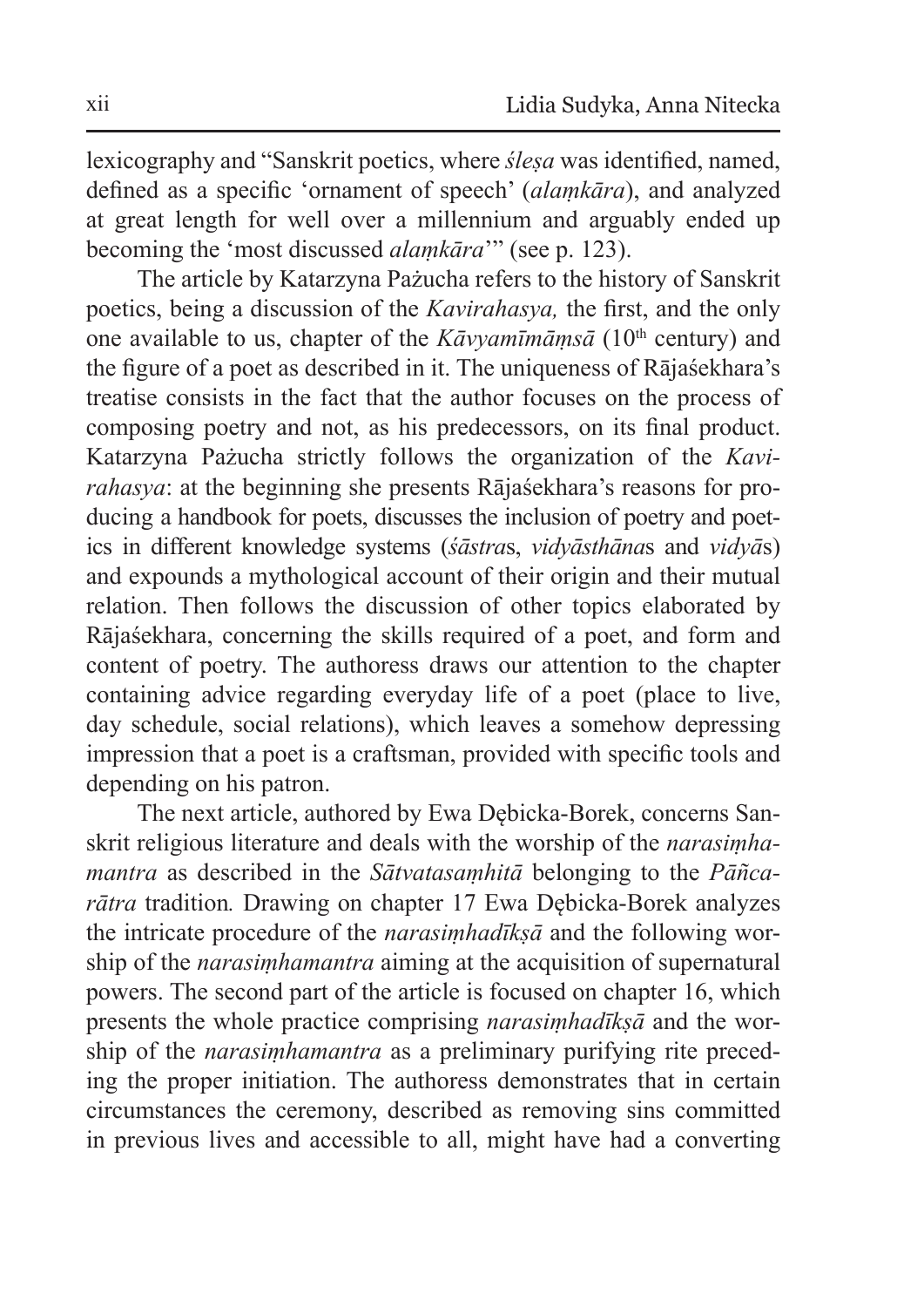function. She arrives at the conclusion that initially the  $d\overline{k} s\overline{a}$  in question was meant for advanced adepts seeking magical powers and only later was it transformed into a purifying ceremony.

The next two articles by Mariola Pigoniowa and Danuta Stasik transfer us to the realm of the epic narratives of Rāma, bringing up the question of the ideally structured society.

Mariola Pigoniowa deals with the account of Rāma's rule in the *Rāmāyaṇa* and its connection with the topos of the four ages of humankind*.* The authoress shows that the long-standing reign of Rāma shares many common characteristics with the "golden" period, *kṛtayuga*, as described in various Sanskrit texts. In fact, the *Rāmarājya* with its ideal social order restores the *kṛtayuga*, a time of peace, affluence, high moral standards and uninterrupted happiness. Mariola Pigoniowa points out some mythical features (unusual natural phenomena) occurring in the descriptions of that perfectly ordered kingdom and arrives at the conclusion that its ruler should not be regarded as an ordinary mortal. Thus in the debate concerning the nature of Rāma, the authoress supports Sheldon Pollock's view that the king of Ayodhyā was a divine human.

The subsequent article concerns the *Rāmcaritmānas*, a popular 16th century North Indian retelling of the *Rāmāyaṇa*. Danuta Stasik examines Tulsīdās's work as a code of conduct aiming at regulating the relations between different social strata and those in the family. At first the authoress discusses a common epithet of Rāma, *maryādāpuruṣottam*. In both poems, that of Vālmīki's *Rāmāyaṇa* and the *Rāmcaritmānas*, Rāma is portrayed as a model man endowed with all virtues, unhesitatingly fulfilling his social obligations and as a perfect ruler establishing norms to be observed in everyday life in accordance with one's class and stage of life. Danuta Stasik explores the most important rules of conduct prescribed in the *Rāmcaritmānas*, referring chiefly to two passages, one condemning antisocial behaviours and the other blessing desirable actions. Finally, the authoress discusses the controversial passage granting Rām, as the upholder of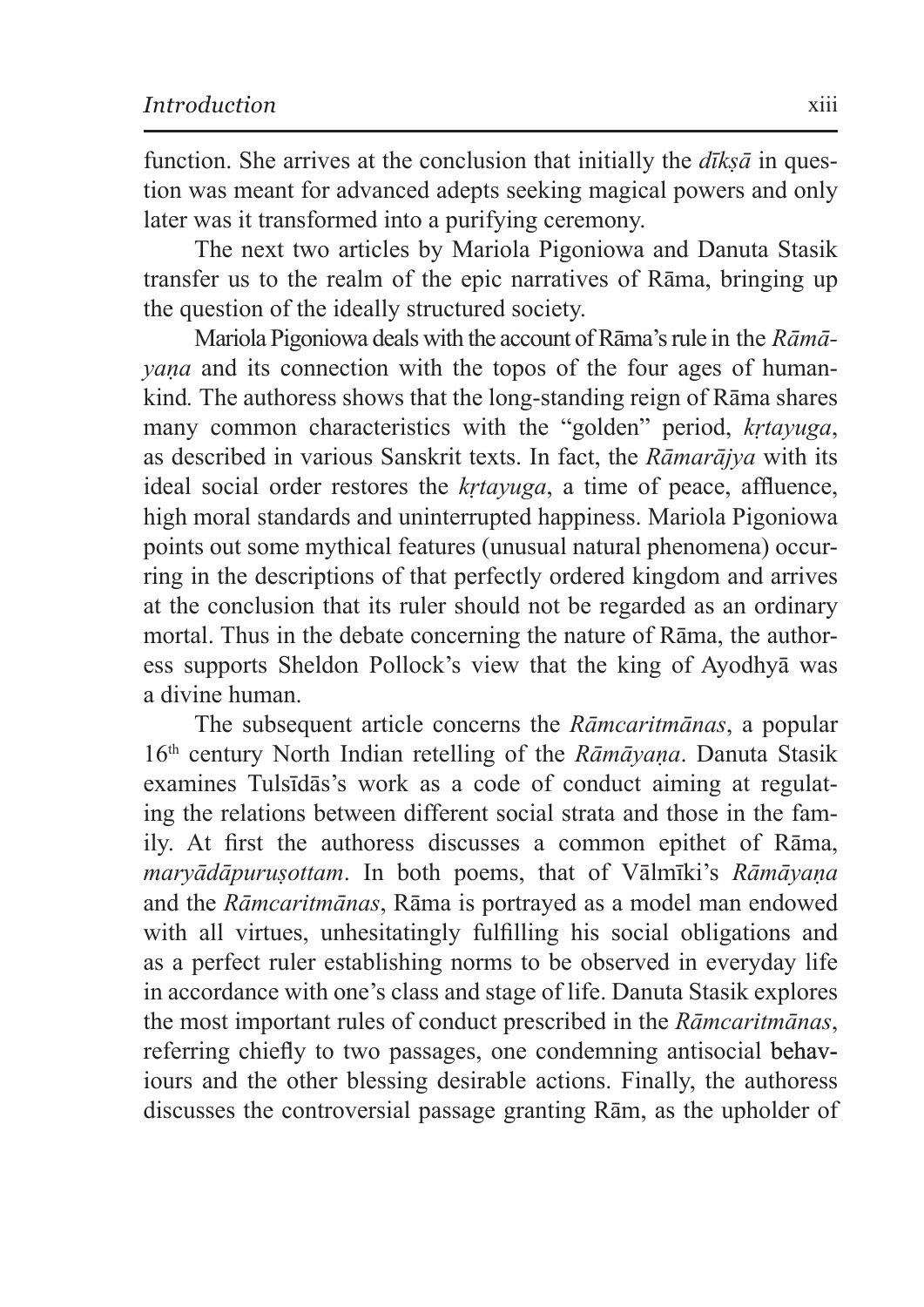social norms, the right to modify them and to punish those who act contrary to the public interest.

The article by Danuta Stasik, devoted to the *Rāmcaritmānas* or "Divine Lake of Ram's Deeds", a work written in the pre-modern Avadhi dialect of Hindi, at the same time opens the section dealing with Hindi literature. In the next paper Piotr Borek challenges a monolithic concept of the so-called history of Hindi literature, which actually comprises the collective histories of various genetically close but still different languages such as Braj or Avadhi. The author argues that European categories had been imposed on the complex lingual situation in North India, with the aim of creating the supremacy of the Hindi language and neglecting diglossia or polyglossia typical of both oral and literary cultures all over India. On the other hand, it is diglossia as a specific feature of literary cultures of India, as Piotr Borek writes, which entitles both *bhakti* and *rīti* style works, although created in Braj or its dialectical variants, to be a part of the history of Hindi literature. However, in the nationalist discourse some literary traditions were labelled as more or less valuable. The *rīti* style was treated with disrespect because of its secular and erotic character while the *bhakti* poetry was highly appreciated due to its spiritual message. But as Piotr Borek points out, in fact, Braj became a cosmopolitan idiom due to the popularity of *rīti* poetry promoted also at the courts where Braj was not even the spoken vernacular. The coexistence of two or more languages legitimates the idea of history of a polyglossic literary culture, Borek concludes.

The article by Tatiana Dubyanskaya, entitled "Tyrants, Villains, Belles and Saints: Stereotyped Portraits of Muslim Characters in Early Hindi Novels", raises the significant and complex question of the Hindu-Muslim relationship and contributes to this interesting subject by analysing a relatively less researched field, namely the prose fiction and essays published in Hindi in North India in the second half of the  $19<sup>th</sup>$  century and the early  $20<sup>th</sup>$  century. The discussion of Muslim characters in the writings of Bharatendu Harishchandra, Devakinandan Khatri and Kishorilal Gosvami draws the conclusion that unfavourable images of Muslims, on the one hand, and the portraits of virtuous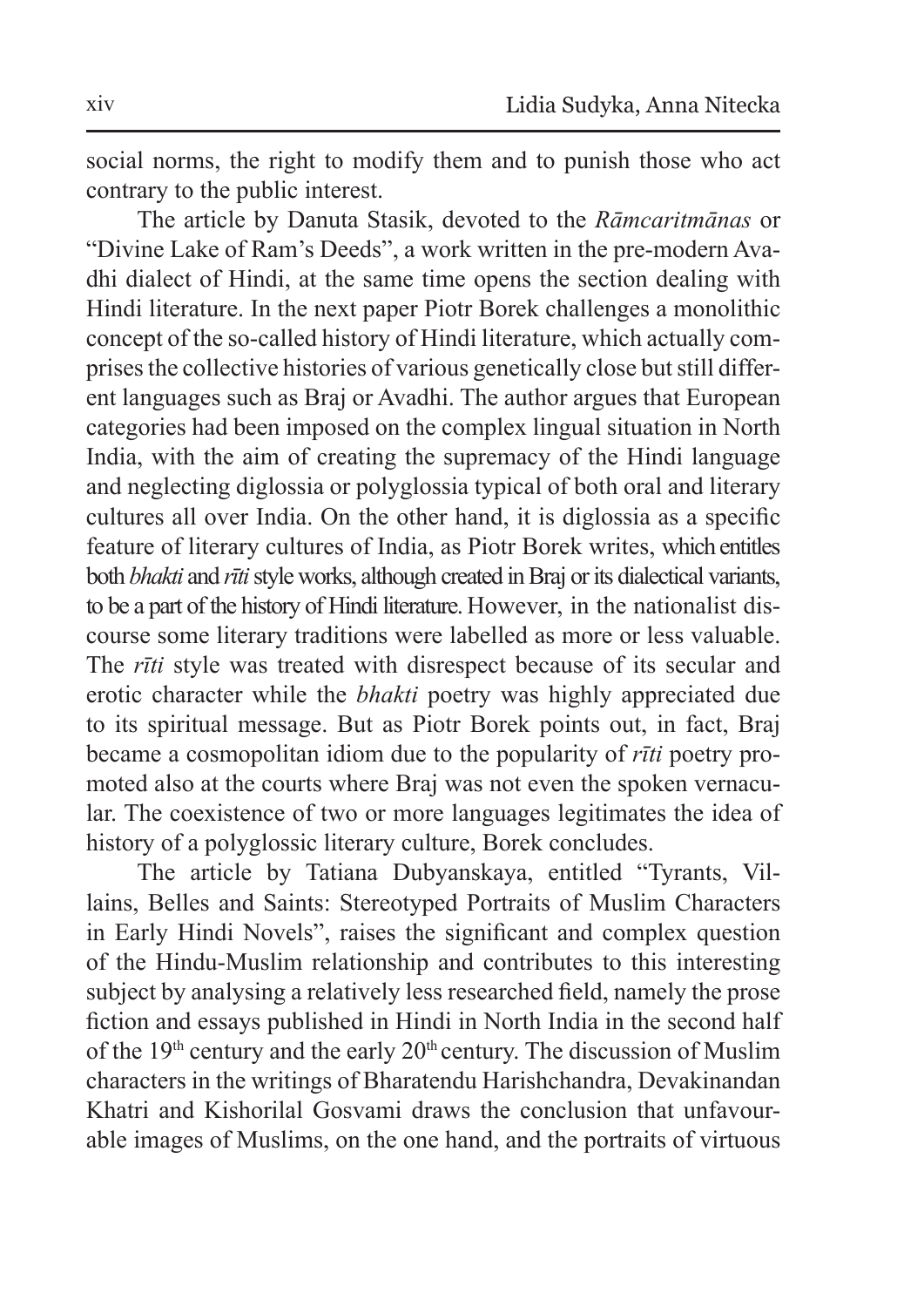Hindus, on the other, should be understood as enforcing communal binding of Hindus and seeking more reasons for national pride, rather than created in order to "humiliate the neighboring community or seek moral compensation for the reign over India in the past."

The article by Monika Browarczyk deals with *The Double Curse*  of Kausalya Baisantri, the first Dalit woman autobiography in Hindi. Analyzing the text the authoress resorts to the philosophical concept of 'narrative self'. She observes that, dominated by autobiographical motifs, Dalit literature is regarded as a record of their oppression and struggle for socio-economic improvement. The autobiography of Baisantri, who in her youth was engaged in Ambedkar's movement, provides a valuable testimony of social changes. Monika Browarczyk stresses the fact that it is at the same time a story of an individual. We are confronted with a narrative of life marked, as Baisantri herself puts it, with a 'double curse', of being a Dalit and a woman, which involved constant fear, social exclusion, inferiority complex, the feeling of shame and humiliation. Monika Browarczyk examines the peculiarities of Baisantri's style: the uncomplicated syntax, colloquial Hindi in narrative passages, the prevalence of Sanskrit loanwords in sections containing exposition and argumentation. She discusses also her narrative techniques aiming at riveting the reader's attention and points out some recurring motives (obsession with food and cleanliness, gender inequality).

The next three papers again bring us from modernity back to the remote past as reflected in Tamil literature. Two of them concern kingship as shown in Tamil Sangam (*caṅkam*) literature.

Alexander Dubyanskiy concentrates on the royal attributes as depicted in the division of the old Tamil poetry called *puram*. The study gives interesting textual material and provides its analysis. The author stresses the connection of Tamil kings with plants and the symbolic meaning of certain objects as for instance royal scepter, the parasol and the drums, the important items in the image of an ideal ruler expressing his kingly power, are discussed in detail. The author shows a process noticeable in the corpus of the texts, namely "a certain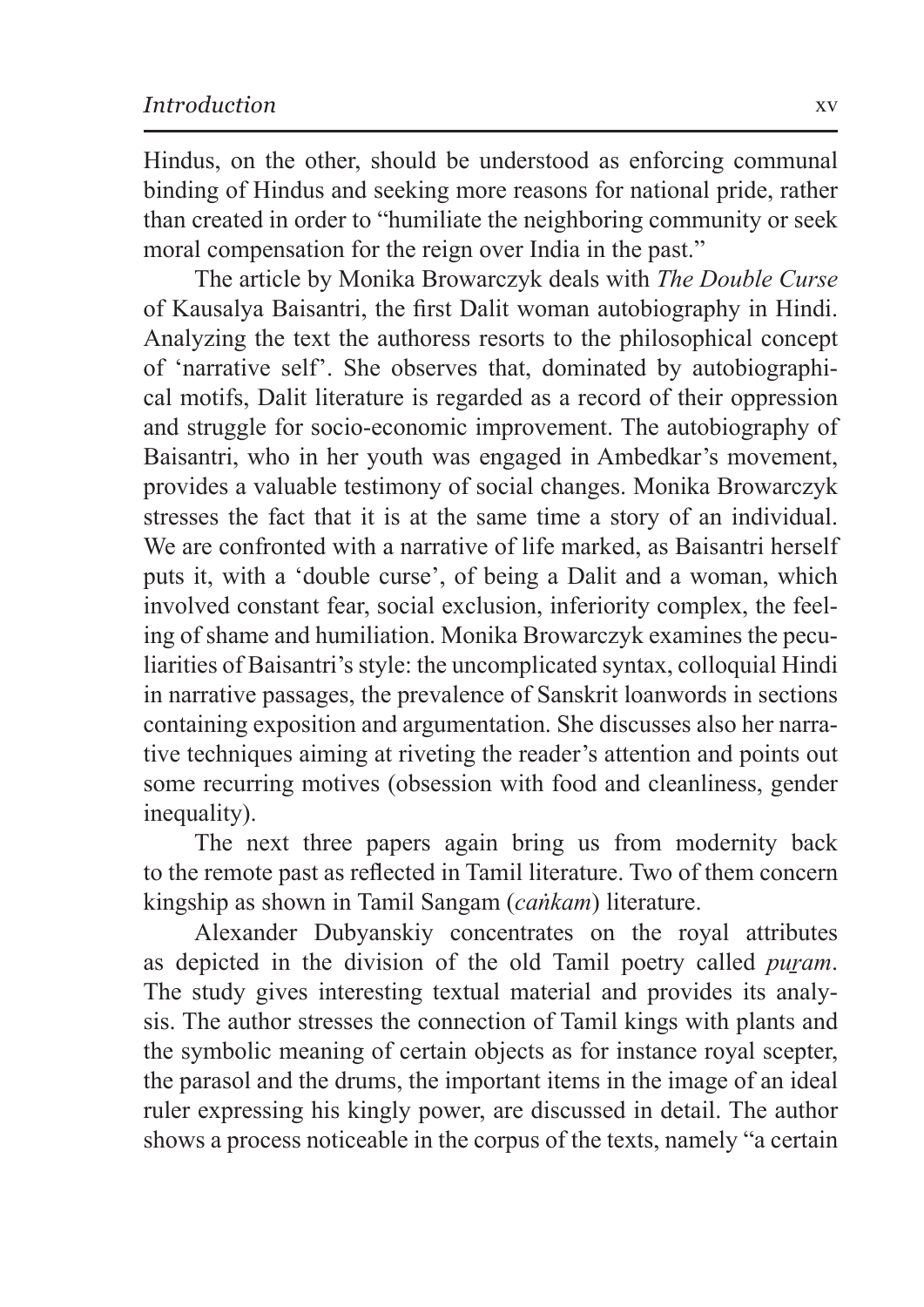development from just naming the attributes to more complex poetical images, where a taken object becomes the field of an artistic play in which poets try to demonstrate their skill, imagination and wit."

Jaroslav Vacek in his paper examines Sangam literature in order to show how the Tamil kings and chieftains were described and what attributes of royalty were mentioned, including their linguistic frequency. In that way a useful list of "select data scattered in the texts and at the same time displaying some of the stylistic features, the most important being the formulas repeatedly used with the individual figures", is provided. The *puram* poems in particular add a lot to the picture of public activities, duties and obligations of the kings, chieftains and tribal chiefs, although *akam* or 'love poems' are not devoid of references to 'public' figures.

The last article in the section devoted to Tamil literature is "Tirumaṅkaiyāḻvār's *Maṭal* Poems and Social History of Early Medieval South India" authored by Jacek Woźniak. Tirumaṅkaiyālvār, a South Indian medieval poet-saint, probably living in the  $9<sup>th</sup>$  century A.D., was an exponent of early Tamil bhakti ideology, focusing on Visnu as the Ultimate Being. The word *maṭal* found in the titles of two works under discussion, namely *Ciriya tirumatal* ('Short Holy *Matal*') and *Periya tirumaṭal* ('Long Holy *Maṭal*'), refers to the custom of riding a horse made out of fan-shaped palmyra palm leaves, showing the desperation of a disappointed lover, ready to lay himself open to ridicule. A motif of riding a *maṭal* is known to the classical Tamil poetry of the pre-bhakti period. Jacek Woźniak tries to find the answer "why in order to describe his feelings towards God and to propagate new kind of religious devotion, Tirumaṅkai chose a humiliating and ridiculed act, known in the past."

The 12 contributions contained in this volume are reworked versions of papers presented during the International Seminar *History and Society as depicted in Indian Literature and Arts*, organised in 2011 by the Department of Indian Studies, Institute of